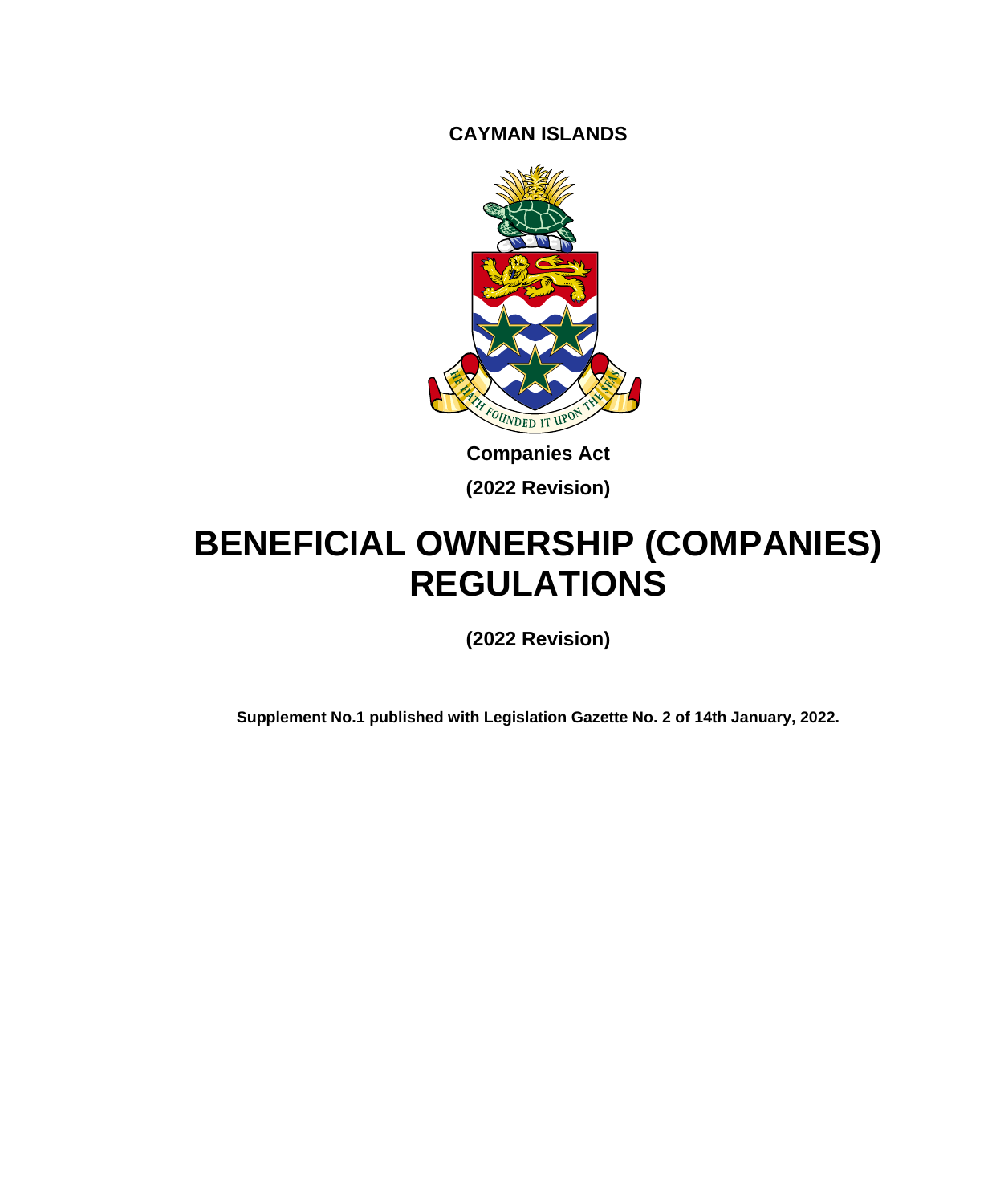## **PUBLISHING DETAILS**

The Beneficial Ownership (Companies) Regulations, 2017 as amended by the Citation of Acts of Parliament Act, 2020 [Act 56 of 2020], and consolidated with the Beneficial Ownership (Companies) (Amendment) Regulations, 2018 and the Beneficial Ownership (Companies) (Amendment) Regulations, 2020.

Revised under the authority of the *Law Revision Act* (*2020 Revision*).

Originally made —

Regulations, 2017-23rd March, 2017 Regulations, 2018-28th February, 2018 Regulations, 2020-21st July, 2020.

Consolidated and revised this 31st day of December, 2021.

*Note (not forming part of these Regulations): This revision replaces the 2019 Revision which should now be discarded.*

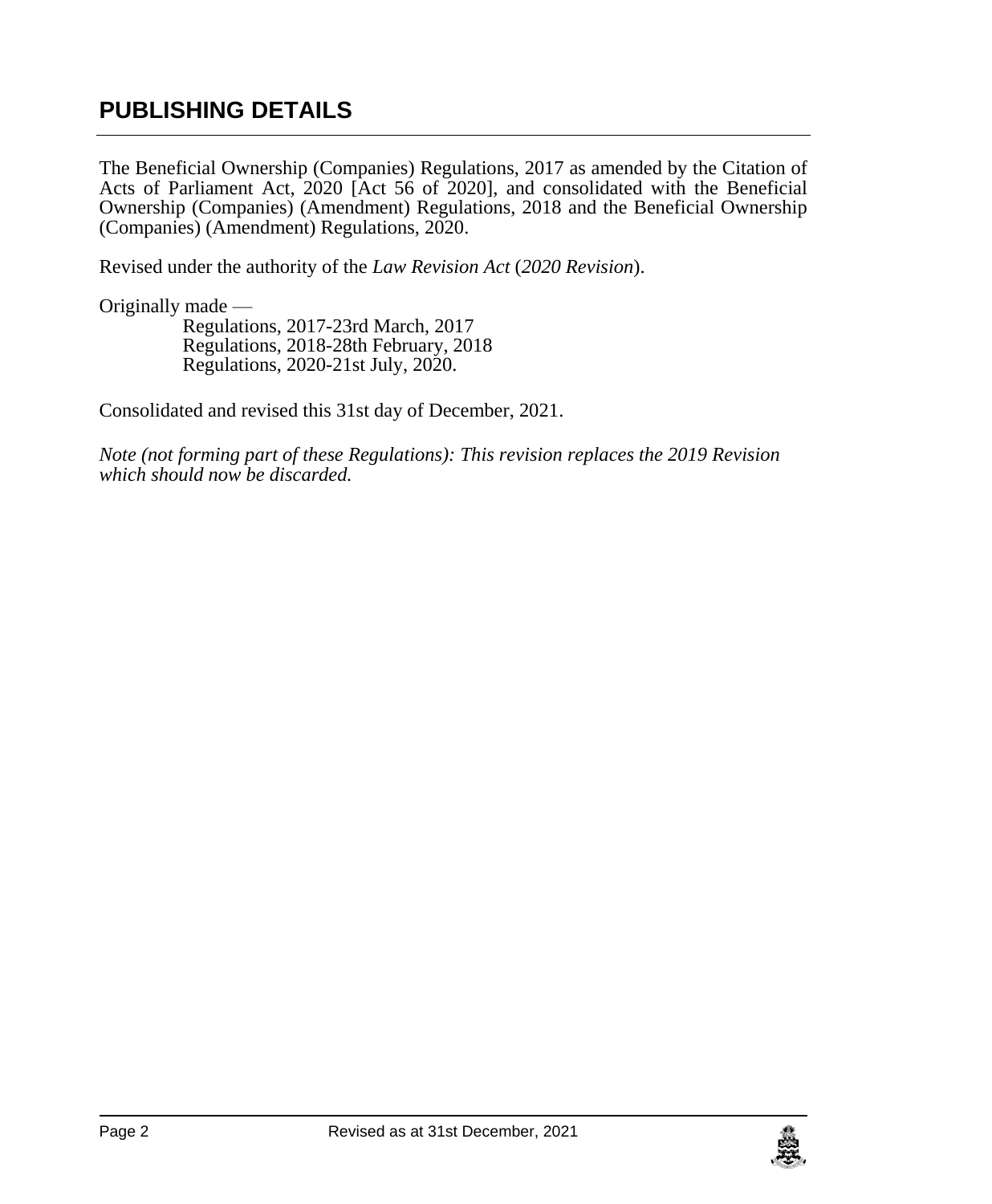### **CAYMAN ISLANDS**



**(2022 Revision)**

# **BENEFICIAL OWNERSHIP (COMPANIES) REGULATIONS**

**(2022 Revision)**

### **Arrangement of Regulations**

Regulation **Page** 

#### **PART 1 - [PRELIMINARY](#page-4-0)**

| <u>.</u> |  |
|----------|--|

#### **PART 2 - [ADDITIONAL MATTERS TO BE NOTED IN](#page-5-0)  [BENEFICIAL OWNERSHIP REGISTER](#page-5-0)**

- 3. [Duty of company to provide additional matters to corporate services provider or Registrar........6](#page-5-1) 4. [Additional matters where there is no registrable beneficial owner or relevant legal entity](#page-6-0) ...........7
- 5. [Additional matters where an identified registrable person's particulars are not confirmed](#page-6-1) ..........7
- 6. [Additional matters where a company's investigations are ongoing..............................................7](#page-6-2)
- 7. [Additional matters where a corporate services provider has issued a restrictions notice](#page-7-0) ............8

#### **PART 2A – [Duties of the Corporate Services Provider and](#page-8-0)  [the Registrar](#page-8-0)**

| 7A. Confirmation of a company's exemption from the application of Part XVIIA of the Law 9 |
|-------------------------------------------------------------------------------------------|
|                                                                                           |
|                                                                                           |

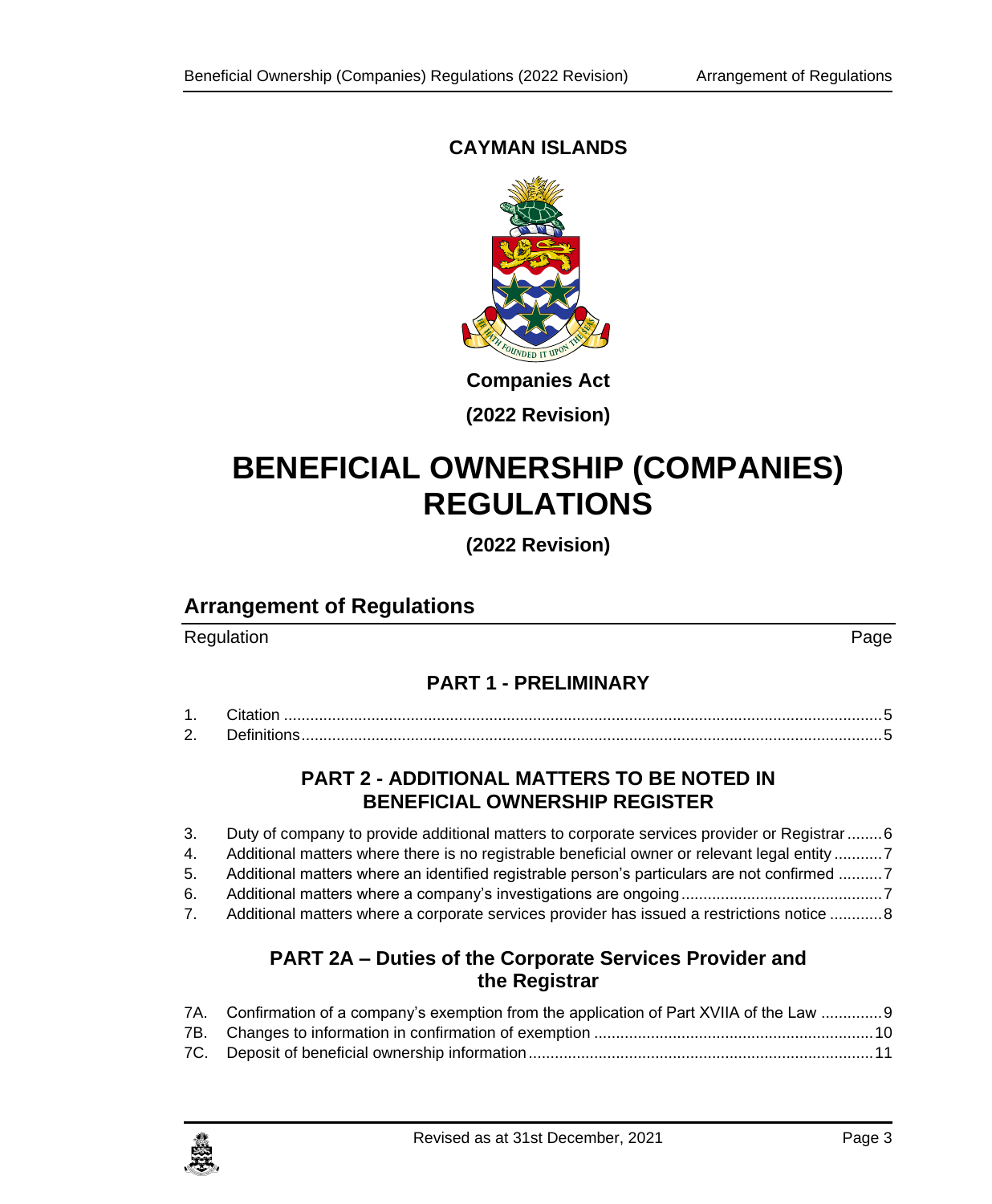### **PART 3 - [RESTRICTIONS NOTICES](#page-10-1)**

| 9. |  |  |
|----|--|--|

#### **PART 3A - [ADMINISTRATIVE FINES](#page-11-0)**

#### **PART 4 - [INTERPRETATION: HOLDING AN INTEREST](#page-14-0) IN A [COMPANY DIRECTLY OR INDIRECTLY](#page-14-0)**

#### **PART 5 - [INTERPRETATION OF MISCELLANEOUS TERMS](#page-15-1)  [AND RULES RESPECTING THE HOLDING OF SHARES AND](#page-15-1)  [RIGHTS AND RESPECTING LIMITED PARTNERS](#page-15-1)**

| 14. |                                                      |    |
|-----|------------------------------------------------------|----|
| 15. |                                                      |    |
| 16. |                                                      |    |
| 17. |                                                      |    |
| 18. |                                                      |    |
| 19. |                                                      |    |
| 20. |                                                      |    |
| 21. |                                                      |    |
| 22. |                                                      |    |
| 23. |                                                      |    |
| 24. |                                                      |    |
|     | <b>SCHEDULE</b>                                      | 21 |
|     | APPLICATION FOR AN APPEAL TO THE COMPETENT AUTHORITY | 21 |
|     | <b>ENDNOTES</b>                                      | 23 |
|     |                                                      |    |

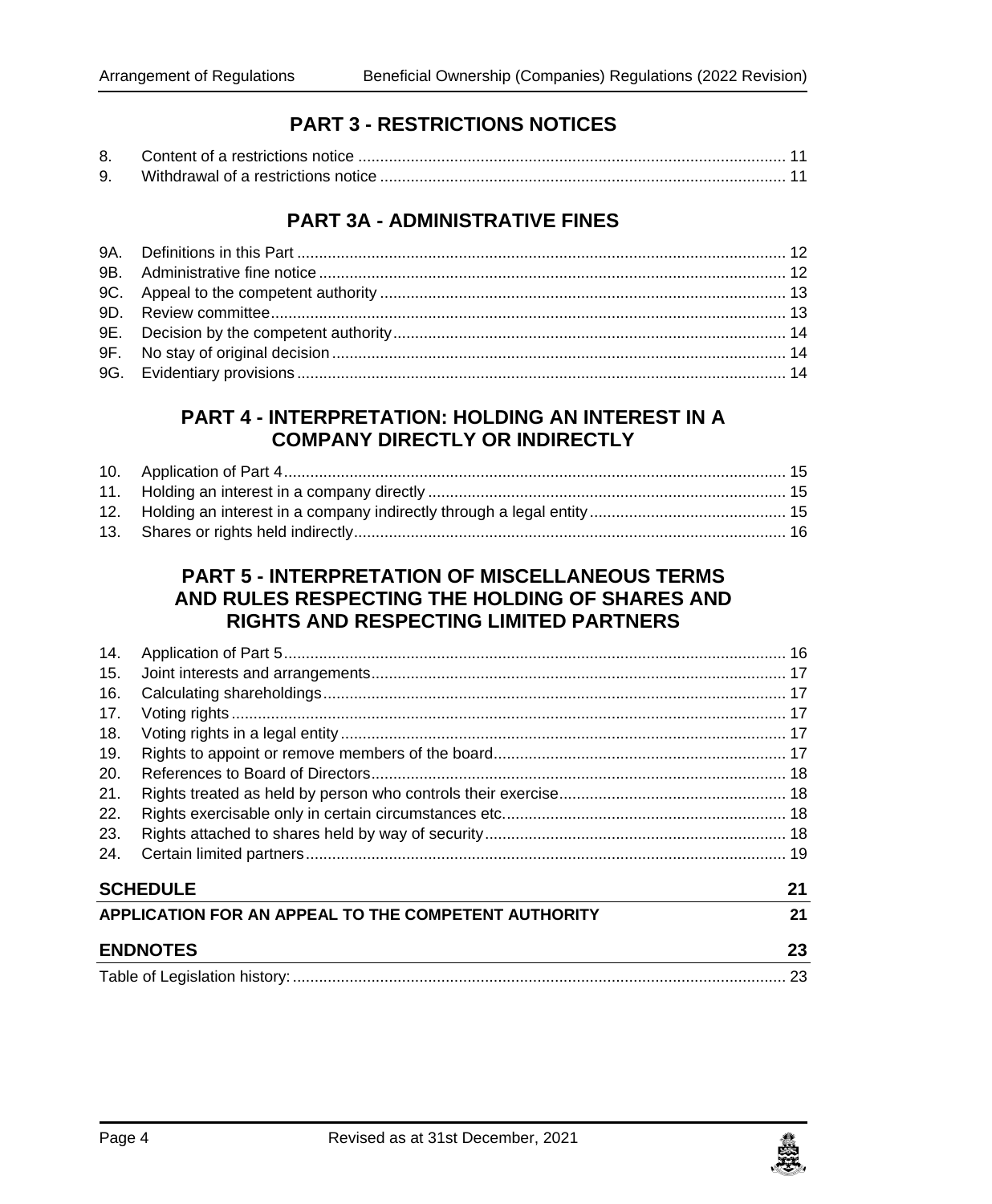### **CAYMAN ISLANDS**



# **BENEFICIAL OWNERSHIP (COMPANIES) REGULATIONS**

**(2022 Revision)**

# **PART 1 - PRELIMINARY**

#### <span id="page-4-1"></span><span id="page-4-0"></span>**1. Citation**

**1**. These Regulations may be cited as the *Beneficial Ownership (Companies) Regulations (2022 Revision).*

#### <span id="page-4-2"></span>**2. Definitions**

**2**. In these Regulations —

"**arrangement**" includes —

- (a) a scheme, agreement or understanding, whether or not it is legally enforceable; and
- (b) a convention, custom or practice of any kind,

but something does not count as an arrangement unless there is at least some degree of stability about it (whether by its nature or terms, the time it has been in existence or otherwise);

"**company**" means a company to which Part XVIIA of the Law applies, except in regulations 7A and 7B, where it has the meaning assigned by the Law;

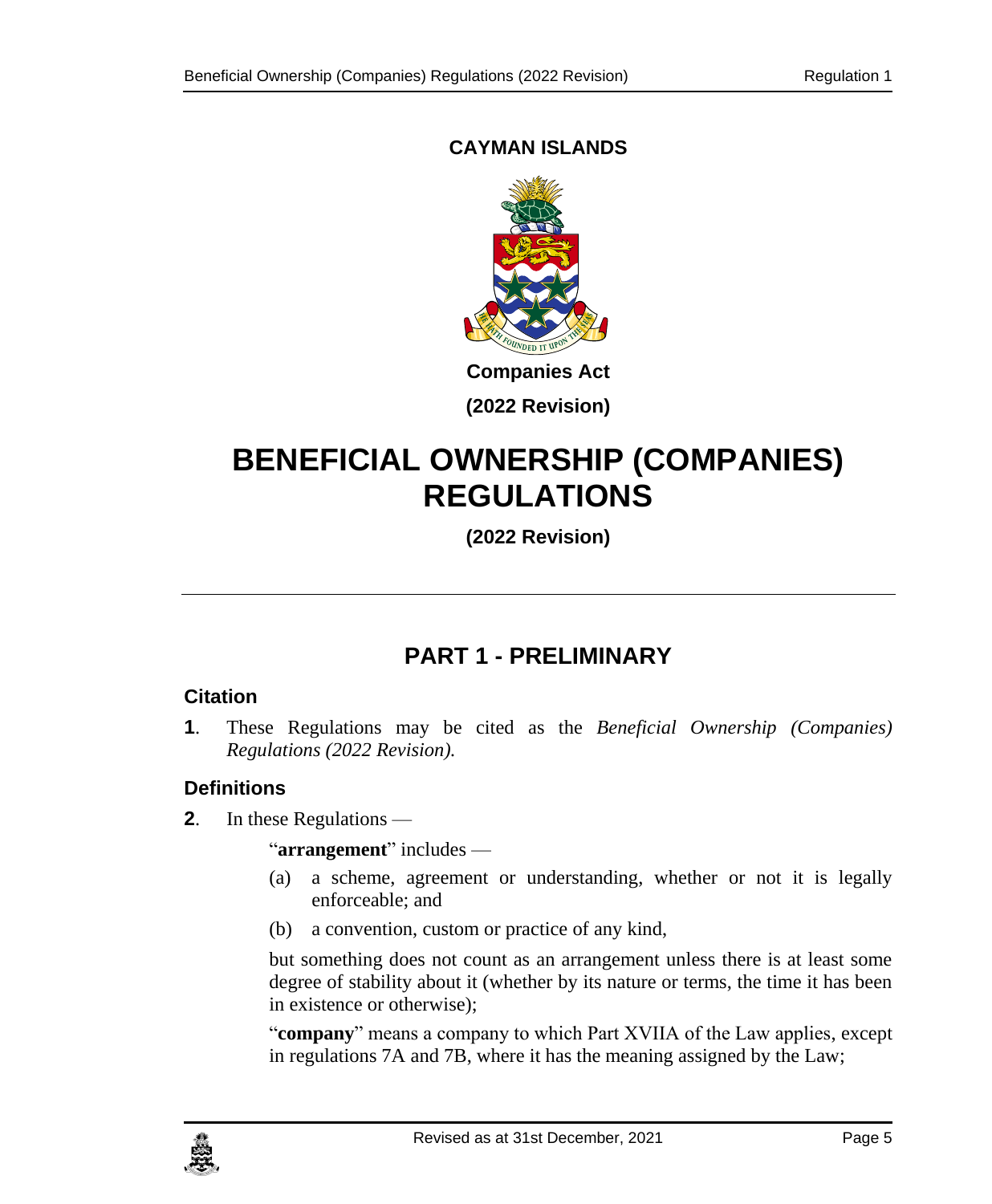"**joint arrangement**" means an arrangement between the holders of shares (or rights) that they will exercise all or substantially all the rights conferred by their respective shares (or rights) jointly in a way that is pre-determined by the arrangement;

"**Law**" means the *Companies Act (2022 Revision)*;

#### "**limited partner**" means —

- (a) a limited partner in a limited partnership registered under the *Partnership Act* (*2013 Revision*) or the *Exempted Limited Partnership Act, 2014* [*Law 5 of 2014*], other than one who takes part in the management of the partnership business; or
- (b) an individual or a legal entity who is a foreign limited partner and participates in limited partnership arrangements established under the law of a country or territory outside the Islands;

#### "**voting rights**" —

- (a) means rights to vote at general meetings of the company or legal entity in question, including rights that arise only in certain circumstances; and
- (b) in relation to a legal entity that does not have general meetings at which matters are decided by the exercise of voting rights, shall be read as a reference to rights in relation to the entity that are equivalent to those of a person entitled to exercise voting rights in a company; and

"**withdrawal notice**" means a notice issued by a corporate services provider under section 273 of the Law that withdraws a restrictions notice.

### <span id="page-5-0"></span>**PART 2 - ADDITIONAL MATTERS TO BE NOTED IN BENEFICIAL OWNERSHIP REGISTER**

#### <span id="page-5-1"></span>**3. Duty of company to provide additional matters to corporate services provider or Registrar**

- **3**. (1) A company shall provide in writing to a corporate services provider or to the Registrar, as the case may be, the additional matters required to be noted by this Part.
	- (2) Where any additional matter noted in a company's beneficial ownership register in accordance with regulation [4,](#page-6-3) [5,](#page-6-4) [6](#page-6-5) or [7](#page-7-1) ceases to be true, the company shall, within one month of becoming aware of that fact —
		- (a) update its beneficial ownership register to reflect any new information received regarding the additional matter, once that information is confirmed; or
		- (b) note in its beneficial ownership register —

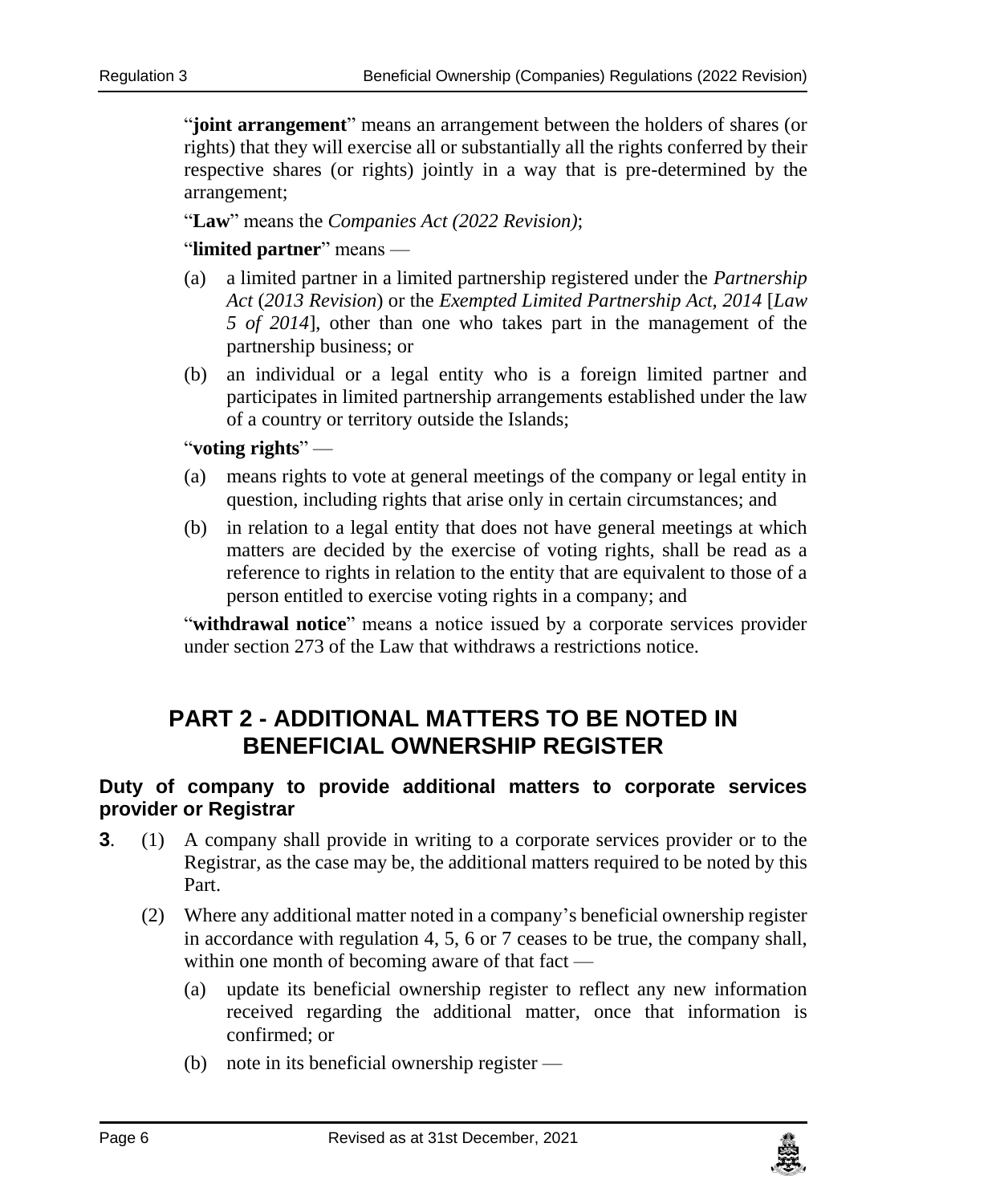- (i) that the additional matter has ceased to be true; and
- (ii) the date on which the additional matter ceased to be true.

#### <span id="page-6-0"></span>**4. Additional matters where there is no registrable beneficial owner or relevant legal entity**

- <span id="page-6-3"></span>**4**. (1) This regulation applies where a company knows or has reasonable cause to believe that there is no registrable beneficial owner or relevant legal entity in relation to the company.
	- (2) The company shall note in its beneficial ownership register the words "no registrable person identified" to show that —
		- (a) the company knows or has reasonable cause to believe that there is no registrable beneficial owner or relevant legal entity in relation to the company; or
		- (b) the company has taken reasonable steps to identify all beneficial owners and relevant legal entities and has not, in the course of taking such steps, been able to identify any registrable person.

#### <span id="page-6-1"></span>**5. Additional matters where an identified registrable person's particulars are not confirmed**

- <span id="page-6-4"></span>**5**. (1) This regulation applies where —
	- (a) a company has identified a registrable person in relation to the company; and
	- (b) all the required particulars of that person have not yet been confirmed for the purposes of section 253 of the Law.
	- (2) The company shall note in its beneficial ownership register the words "confirmations pending" to show that the company has identified a registrable person in relation to the company but that all the required particulars of that person have not yet been confirmed.

#### <span id="page-6-2"></span>**6. Additional matters where a company's investigations are ongoing**

- <span id="page-6-5"></span>**6**. (1) This regulation applies where a company —
	- (a) is not required to place a note in its beneficial ownership register by regulation [4,](#page-6-3) or [5;](#page-6-4)
	- (aa) is not exempt under section 245(1) of the Law;
	- (b) has not entered, and is not required to enter, the required particulars of any registrable person or registrable relevant legal entity in its beneficial ownership register; and
	- (c) has not yet completed taking reasonable steps to find out if there is anyone who is a registrable person.

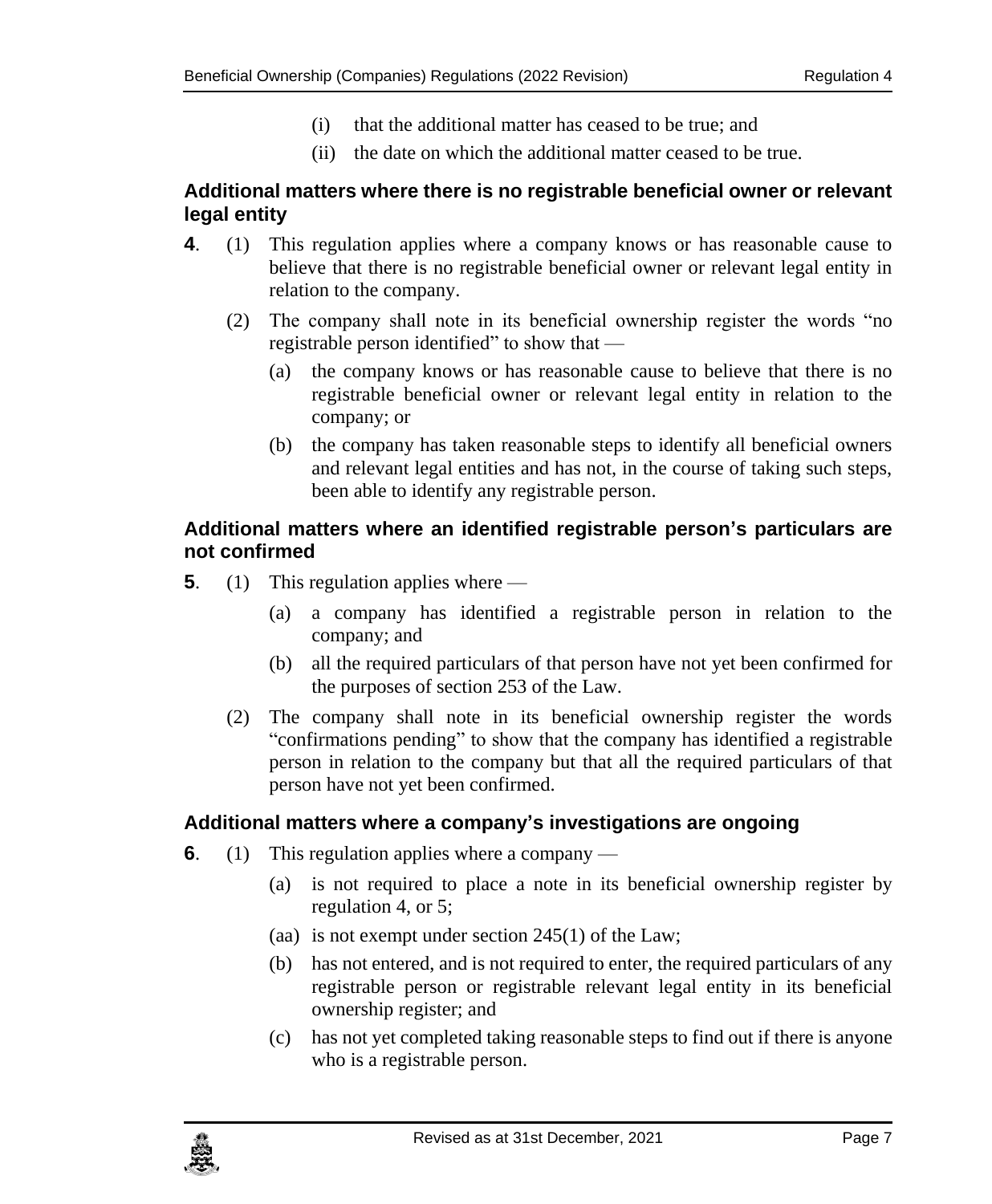- (2) The company shall note in its beneficial ownership register the words "enquiries pending" to show that it is still in the process of taking reasonable steps to find out if there is anyone who is a registrable person in relation to the company.
- (3) If at any time between the date of a company's incorporation or registration by way of continuation under the Law and the date of the company's dissolution and removal from the register under the Law, the company's beneficial ownership register contains the note "enquiries pending" for an uninterrupted period of not less than three calendar months, the fact that the note remains in the register for that period shall be *prima facie* evidence that a breach of section 253(1) of the Law has occurred.

#### <span id="page-7-0"></span>**7. Additional matters where a corporate services provider has issued a restrictions notice**

- <span id="page-7-1"></span>**7**. (1) This regulation applies where a corporate services provider has issued a restrictions notice.
	- (2) The corporate services provider shall note in the company's beneficial ownership register the words "restrictions notice issued" and the date of issue of the notice to show that it has issued the restrictions notice.
	- (3) Where the corporate services provider withdraws a restrictions notice under section 273 of the Law, the corporate services provider shall note in the company's beneficial ownership register —
		- (a) the words "restrictions notice withdrawn" to show that it has withdrawn the restrictions notice by giving a withdrawal notice; and
		- (b) the date specified in the withdrawal notice as the date on which the withdrawal notice was given.
	- (4) Where a court makes an order under section 270 of the Law directing that a relevant interest in the company cease to be subject to restrictions, the corporate services provider shall note in the company's beneficial ownership register —
		- (a) the words "restrictions ceased by court order" to show that the court has made an order under section 270 of the Law directing that a relevant interest in the company cease to be subject to restrictions; and
		- (b) the date on which the court's order takes effect.

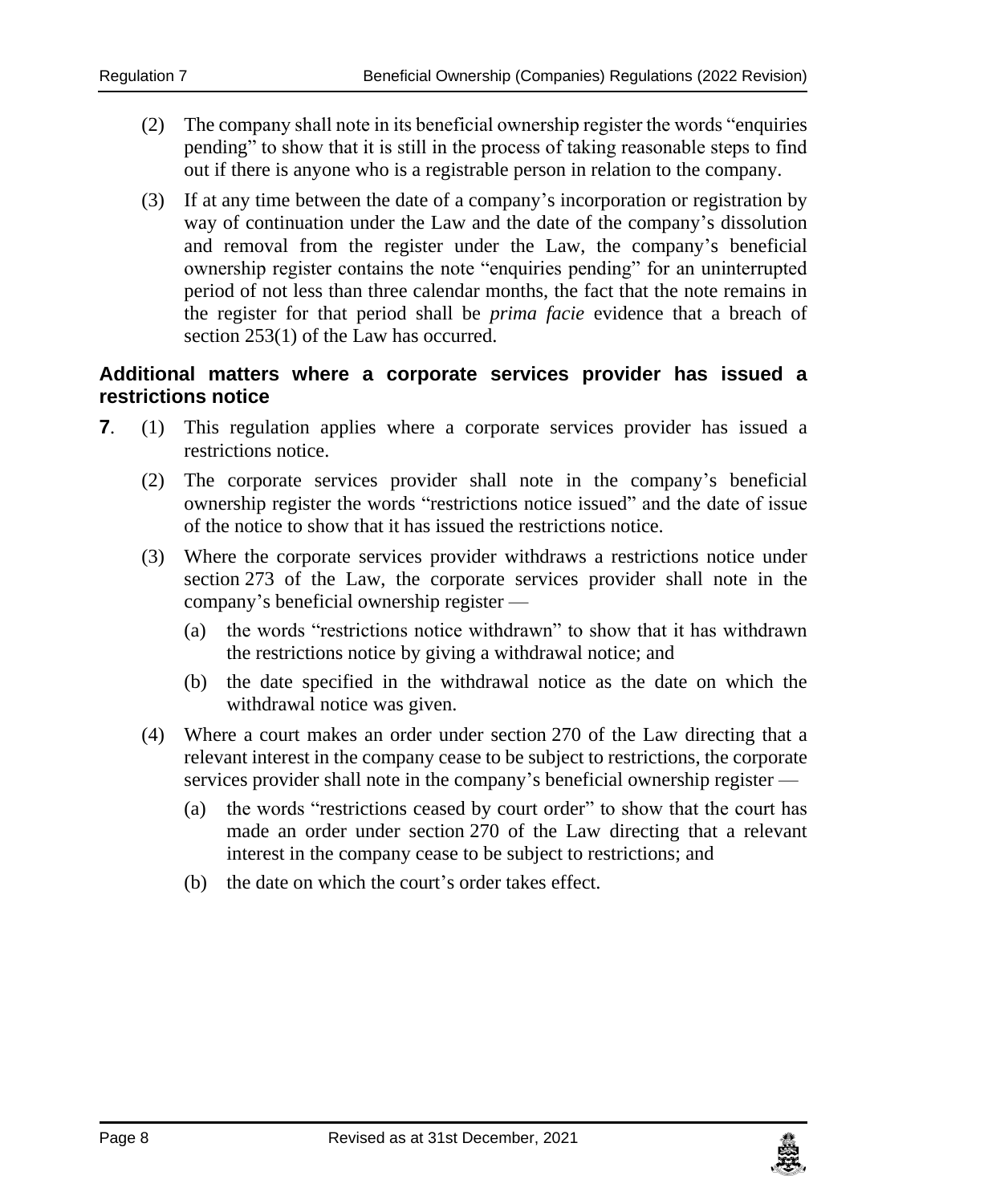# <span id="page-8-0"></span>**PART 2A – Duties of the Corporate Services Provider and the Registrar**

#### <span id="page-8-1"></span>**7A. Confirmation of a company's exemption from the application of Part XVIIA of the Law**

- **7A.** (1) Where a company is exempt from the application of Part XVIIA of the Law, the corporate services provider that provides registered office services to the company (or the Registrar if the Registrar provides such services) shall provide the competent authority with all relevant information from the written confirmation of the exemption provided by the company under section 253(1A) of the Law.
	- (2) The relevant information shall be provided by way of the search platform established pursuant to section 260 of the Law, in the place and manner and at such intervals as are required of corporate services providers (or the Registrar) by section 261 of the Law and these Regulations.
	- (3) The written confirmation of the exemption required to be provided by a company by section 253(1A) of the Law shall include the following information for the purposes of paragraph  $(a)(ii)$  of that section —
		- (a) for an exemption under section  $245(1)(a)$  of the Law, the name of the stock exchange;
		- (b) for an exemption under section  $245(1)(c)$ , the names of the approved person, the regulator or the stock exchange that is relevant to the approved person and the jurisdiction in which that regulator or stock exchange is established;
		- (c) for an exemption under section  $245(1)(d)$ , the names of the relevant regulator and the jurisdiction in which that regulator is established;
		- (d) for an exemption under section  $245(1)(e)$ 
			- (i) where the vehicle, fund or scheme is registered or holds a licence under a regulatory law, the name of the partnership; or
			- (ii) where the vehicle, fund or scheme is managed, arranged, administered or operated by an approved person, the names of the partnership, the approved person and the regulator or stock exchange that is relevant to the approved person and the jurisdiction in which that regulator or stock exchange is established;
		- (e) for an exemption under section  $245(1)(f)$ , the name of the relevant legal entity holding a licence under the relevant Law referred to in that section;
		- (f) for an exemption under section  $245(1)(g)$ , such information as may be specified in the Regulations.

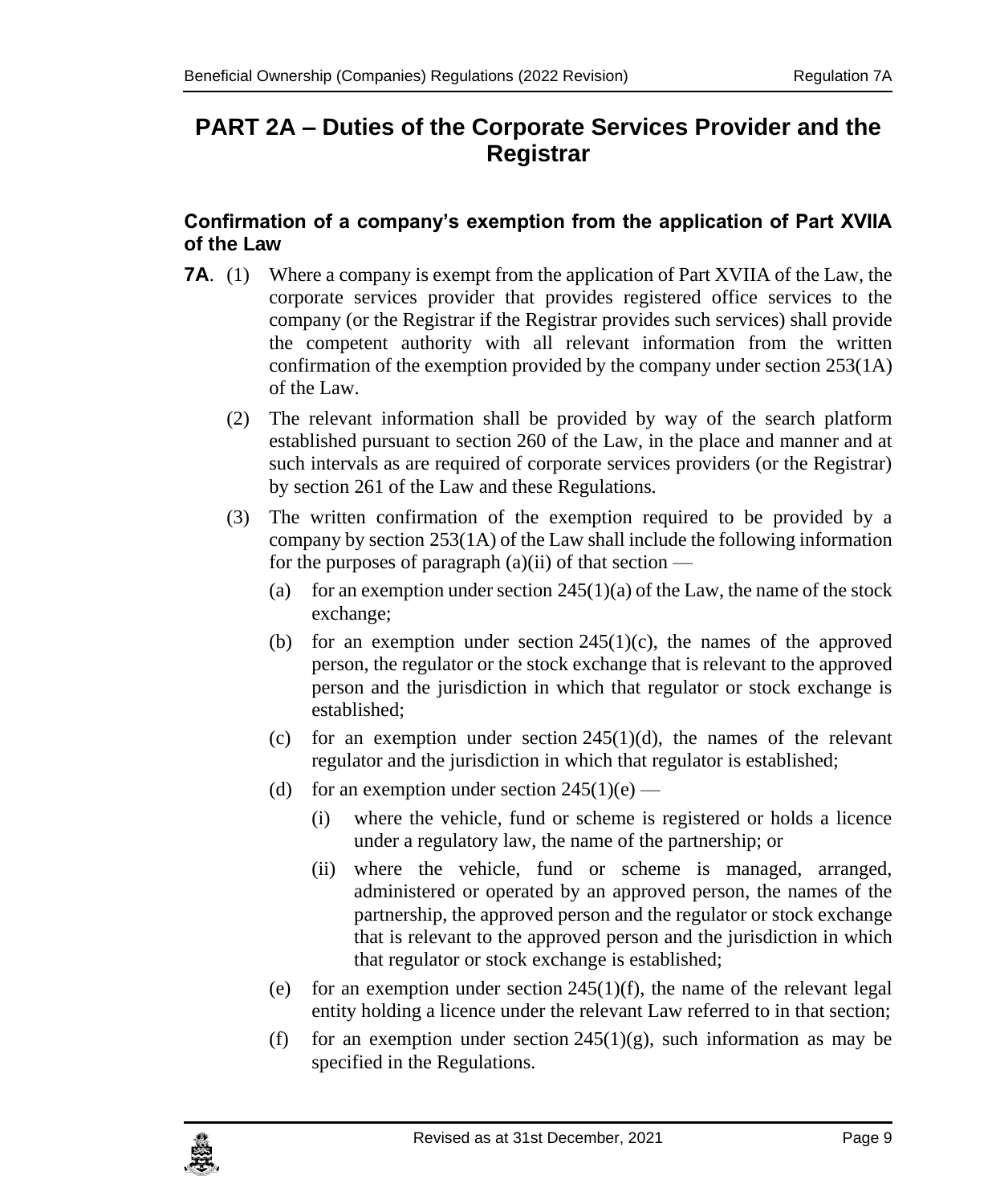- (4) Where a company is exempted on the basis that it is a subsidiary of one or more legal entities described in section 245(1), the written confirmation shall include —
	- (a) the names of  $-$ 
		- (i) every legal entity described in that section of which the company is a subsidiary for the reasons set out in section 245(3)(a) or (b); or
		- (ii) the ultimate parent or parents in each chain of exempted legal entities, where the company is a subsidiary by reason only of section  $245(3)(c)$ ; and
	- (b) in respect of each legal entity named pursuant to paragraph (a), the paragraph of section 245(1) that provides for the exemption and such additional information as is relevant to that paragraph.
- (5) Where, in the case of an exemption under section  $245(1)(e)$  of the Law, the general partner is a general partner of more than one partnership which qualifies for the exemption, the written confirmation of the exemption need only name one such partnership.
- (6) Where a company is exempt from the application of Part XVIIA of the Law under more than one paragraph of section 245(1), the written confirmation of the exemption need only include the information required by one subparagraph of paragraph (3) of this regulation that applies to the company.
- (7) The written confirmation referred to in paragraph (4) need only include the names of legal entities or parent entities required under one of the subsubparagraphs of paragraph  $(4)(a)$  that applies to the company.

#### <span id="page-9-0"></span>**7B. Changes to information in confirmation of exemption**

- **7B.** (1) If a company that has provided a written confirmation of exemption to a corporate services provider or the Registrar in accordance with section 253(1A) of the Law becomes aware that any information in the confirmation has ceased to be true, the company shall, within one month of becoming aware of that fact, provide the corporate services provider or the Registrar, as the case may be,  $with$  —
	- (a) an amended written confirmation of the exemption correcting the erroneous information and including any additional information required by these Regulations; and
	- (b) instructions to file the amended confirmation of exemption with the competent authority.
	- (2) On receipt of an amended confirmation of exemption provided under paragraph (1), a corporate services provider, or the Registrar, as the case may be, shall provide the competent authority with all relevant information from the

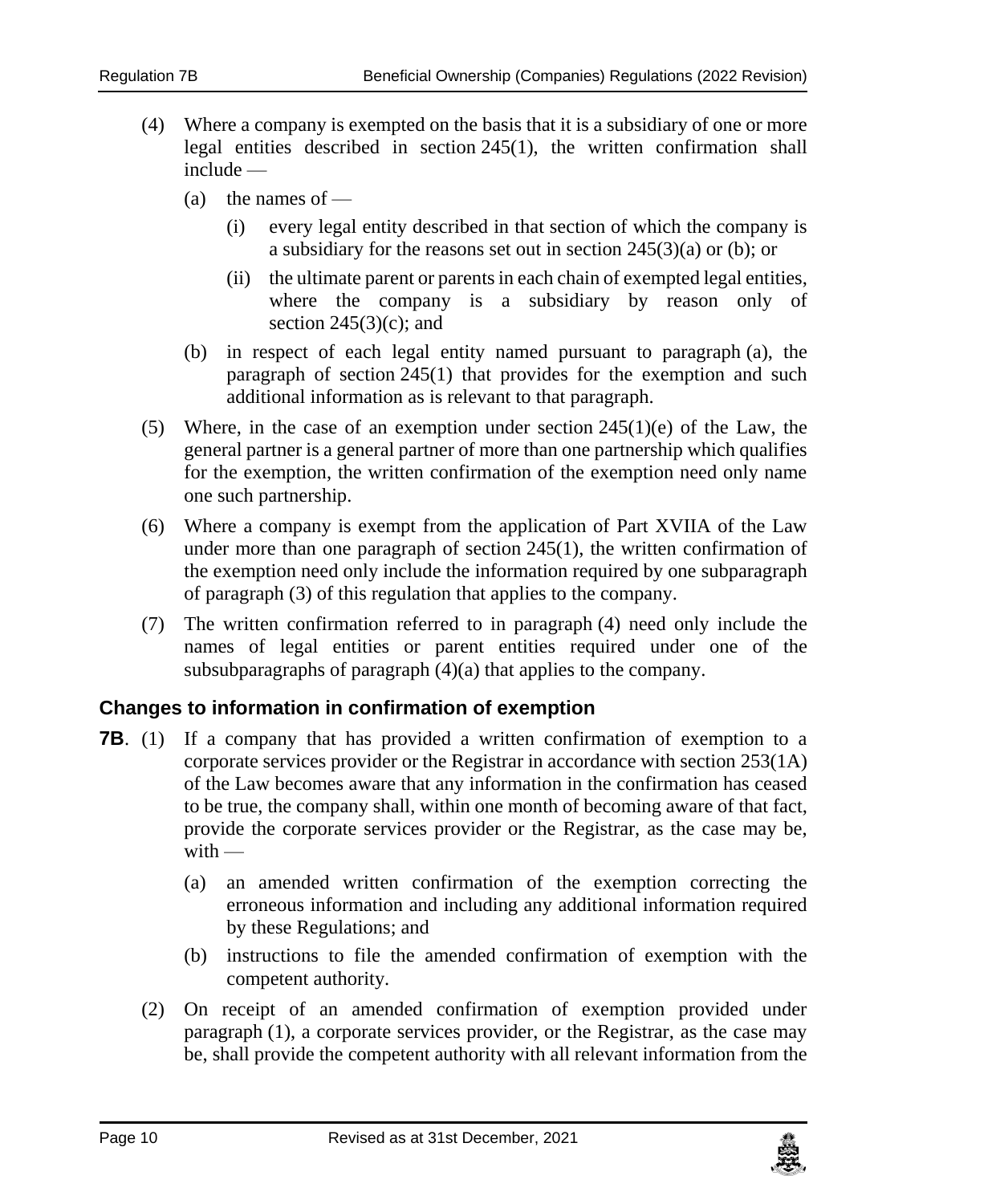amended confirmation or exemption, in accordance with the requirements of regulation 7A(2).

#### <span id="page-10-0"></span>**7C. Deposit of beneficial ownership information**

- **7C**. (1) Corporate services providers shall deposit with the competent authority not less than once in each month —
	- (a) the beneficial ownership information required to be deposited under section 261(2) of the Law and the relevant information required under regulation 7A(1) respecting a confirmation of exemption; or
	- (b) if the beneficial ownership information and relevant information referred to in subparagraph (a) has not changed since the prior deposit of such information, a notice that there has been no change to the information since that time.
	- (2) The beneficial ownership information and notice referred to in paragraph (1) shall be deposited in the manner specified by the competent authority as being compatible with its search platform.
	- (3) Notwithstanding paragraph (1), the period for deposit of the beneficial ownership information and notice referred to in that paragraph is —
		- (a) every ninety days for a company that is in liquidation; and
		- (b) every three hundred and sixty-five days for an ordinary resident company.

# **PART 3 - RESTRICTIONS NOTICES**

#### <span id="page-10-2"></span><span id="page-10-1"></span>**8. Content of a restrictions notice**

- **8**. A restrictions notice shall
	- (a) specify the date on which it is issued;
	- (b) identify the interest in the company that is relevant to the restrictions notice by reference to the shares or right in question;
	- (c) explain the effect of the notice;
	- (d) state that, by virtue of the notice, certain acts or failures to act may constitute an offence; and
	- (e) state that an aggrieved person may apply to the court for an order directing that the relevant interest cease to be subject to restrictions.

#### <span id="page-10-3"></span>**9. Withdrawal of a restrictions notice**

**9**. Where a corporate services provider is required to withdraw a restrictions notice under section 273 of the Law, the withdrawal notice shall —

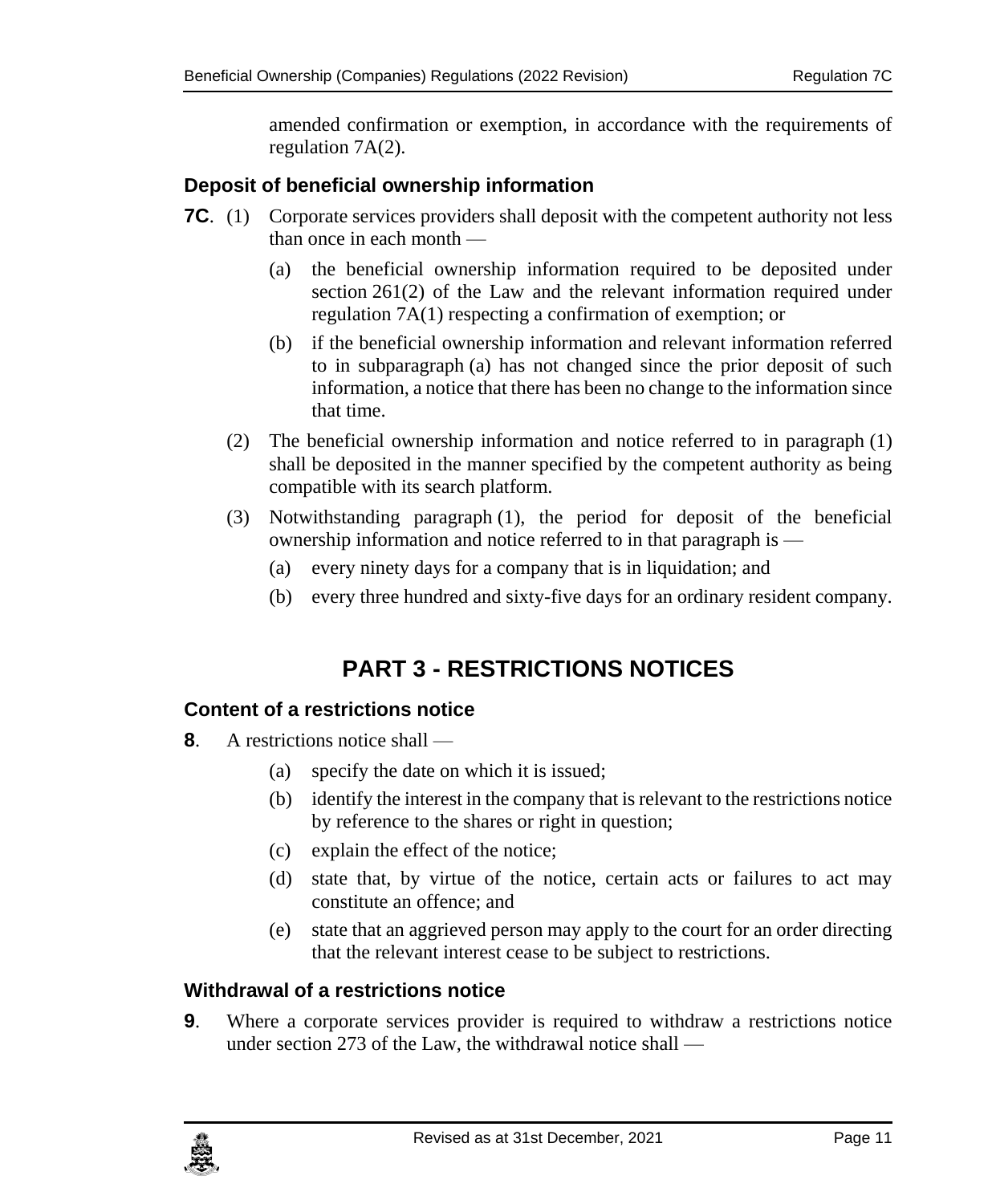- (a) be given before the end of the period of fourteen days beginning with the day on which the corporate services provider is required to withdraw the restrictions notice under that section;
- (b) specify the date on which the withdrawal notice is given;
- (c) identify the interest in the company that is relevant to the restrictions notice by reference to the shares or right in question; and
- (d) state that the relevant interest is no longer subject to restrictions.

## **PART 3A - ADMINISTRATIVE FINES**

#### <span id="page-11-1"></span><span id="page-11-0"></span>**9A. Definitions in this Part**

#### **9A**. In this Part —

"**administrative fine notice**" means an administrative fine notice issued by the Registrar under regulation [9B](#page-11-3) in accordance with section 281A of the Law to a person who breaches a provision of Part XVIIA of the Law that is specified in Schedule 7 of the Law;

"**applicant**" means a person who appeals against the decision of the Registrar to impose an administrative fine in accordance with section 281A of the Law;

"**original decision**" means the decision of the Registrar to impose the administrative fine specified in an administrative fine notice, in accordance with section 281A of the Law; and

"**review committee**" means a committee appointed by the competent authority under regulation 9C(3).

#### <span id="page-11-2"></span>**9B. Administrative fine notice**

- <span id="page-11-3"></span>**9B.** (1) The Registrar may impose an administrative fine, which is set out in Schedule 7 of the Law, in accordance with Part XVIIB of the Law for a breach of a provision under Part XVIIA of the Law, by issuing to a person, an administrative fine notice in accordance with paragraphs (2) and (3).
	- (2) An administrative fine notice referred to in paragraph (1) shall specify
		- (a) the date on which the notice was issued;
		- (b) the breach for which the fine is imposed and the provision under the Law;
		- (c) details of the breach;
		- (d) the amount of the fine;
		- (e) how payment should be made;
		- (f) the date by which the administrative fine should be paid;
		- (g) the effects of non-payment; and

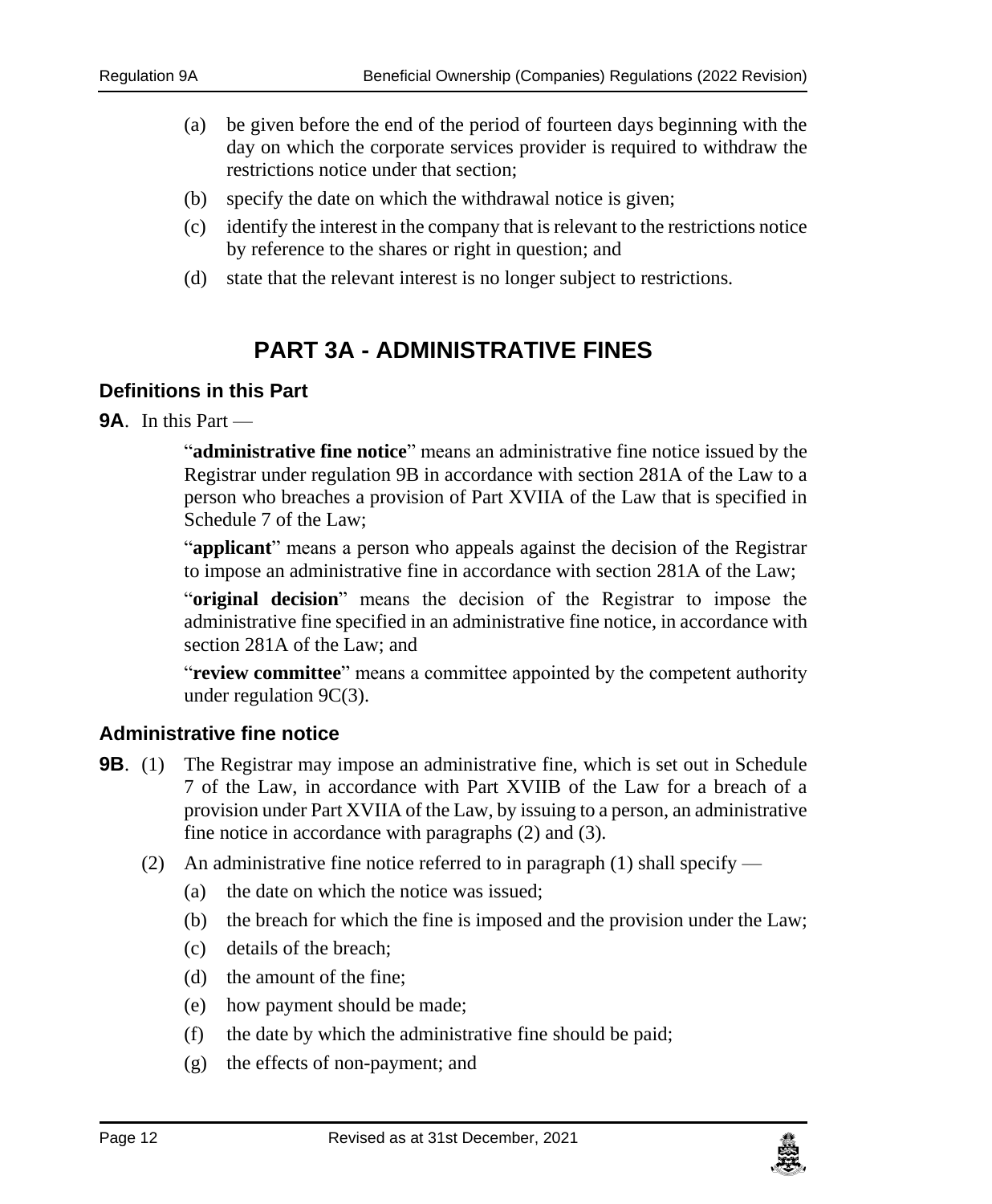- (h) the process for appealing against the decision of the Registrar to impose the administrative fine.
- (3) The Registrar may issue an administrative fine notice under paragraph  $(2)$ 
	- (a) to an individual, by sending the notice to the most recent email address provided by the individual to the Registrar; or
	- (b) to a body corporate, by sending the notice to the most recent email address provided to the Registrar of —
		- (i) a director or officer of the body corporate; or
		- (ii) its corporate services provider.

#### <span id="page-12-0"></span>**9C. Appeal to the competent authority**

- <span id="page-12-2"></span>**9C.** (1) A person who receives an administrative fine notice may, by application, appeal against the decision of the Registrar to impose the administrative fine to the competent authority.
	- (2) An application under paragraph (1) shall be made in the form set out in the Schedule, within thirty days from the date of receipt of the administrative fine notice.
	- (3) The competent authority shall, on receipt of an application under paragraph (1), appoint a review committee to conduct an inquiry concerning the matters raised in the application under paragraph (1).

#### <span id="page-12-1"></span>**9D. Review committee**

- **9D.** (1) The review committee shall comprise the following officers of the ministry with responsibility for financial services —
	- (a) two persons with knowledge and experience in accounting, financial services, banking or compliance; and
	- (b) an attorney-at-law.
	- (2) The competent authority shall not appoint to the review committee, any officer who assisted the Registrar in decision making regarding the fine.
	- (3) Subject to any directions that may be given by the competent authority, the review committee may regulate its own procedure.
	- (4) The review committee shall notify the Registrar of an application submitted under regulation  $9C(1)$  and the grounds on which the applicant relies and the Registrar may make written representations to the review committee concerning the application, but shall not otherwise participate in any discussion, decision, debate or vote of the review committee concerning the application.
	- (5) The competent authority may by notice in writing, require an applicant to provide such documents, statements or any other information as it may reasonably require in the exercise of its functions.

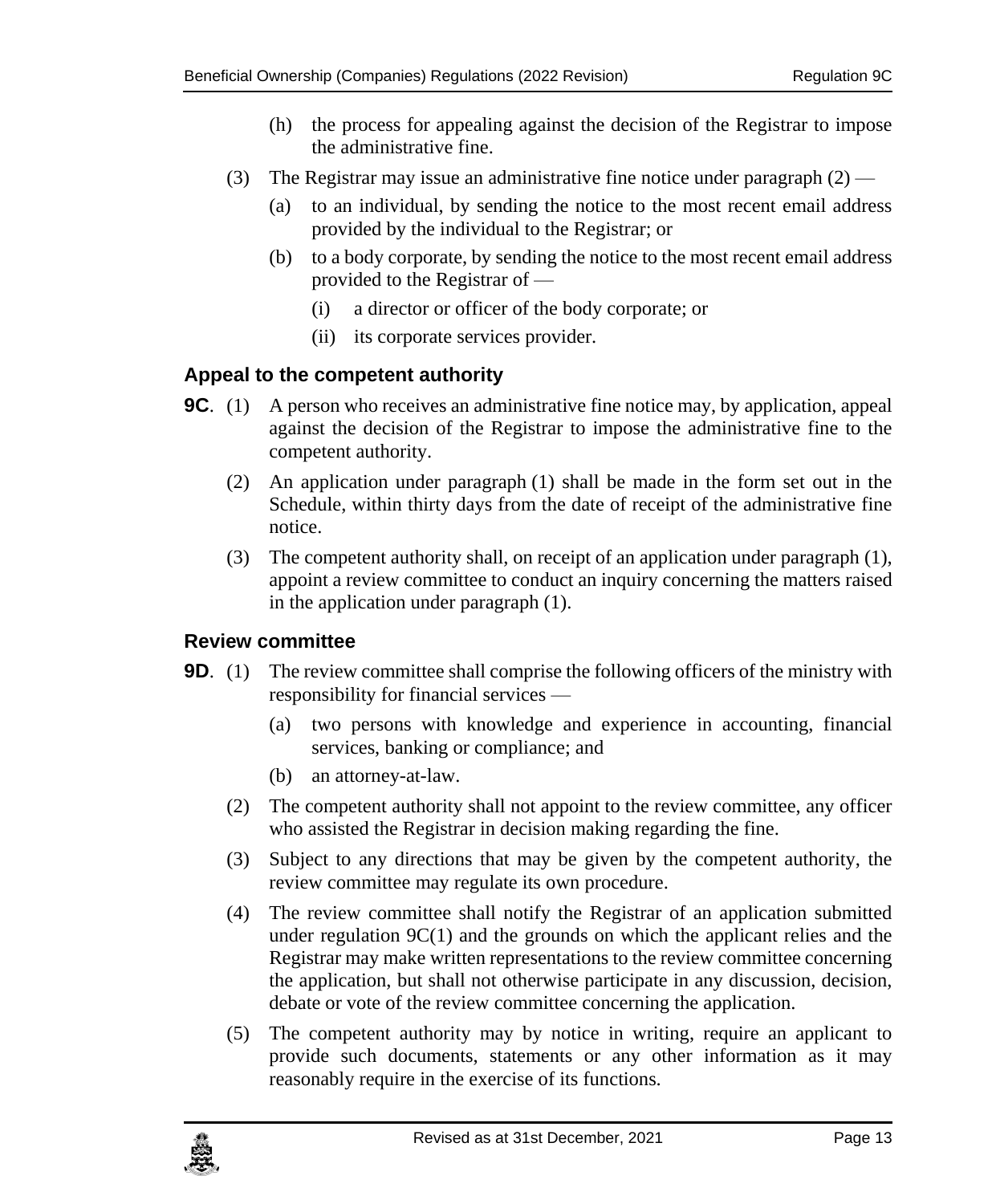- (6) An applicant who receives a notice under paragraph (5), shall comply with that notice within the period and in the manner specified in the notice.
- (7) The review committee shall upon completing the inquiry, report its findings and recommendations to the competent authority.

#### <span id="page-13-0"></span>**9E. Decision by the competent authority**

- **9E**. (1) The competent authority shall, upon receipt of the report of the review committee, consider and determine the application under regulation 9C(1) and may affirm or set aside the original decision.
	- (2) The competent authority shall have regard to, but is not bound by, the findings and recommendations of the review committee.
	- (3) The competent authority shall, within fifteen working days of receipt of an application under regulation 9C(1), give the applicant notice of its decision.
	- (4) Where the competent authority affirms the original decision, the notice of the decision on the application shall also state —
		- (a) the reasons for the decision; and
		- (b) that the applicant may apply to the Grand Court for judicial review of the decision.
	- (5) Where the competent authority sets aside the original decision, the original decision is deemed never to have been made.

#### <span id="page-13-1"></span>**9F. No stay of original decision**

**9F**. An appeal under regulation [9C](#page-12-2) does not stay the operation of the original decision by the Registrar to impose an administrative fine as specified in the administrative fine notice.

#### <span id="page-13-2"></span>**9G. Evidentiary provisions**

- **9G**. (1) The date stated on an administrative fine notice is the date on which the administrative fine is considered imposed for the purpose of section 156A of the Law.
	- (2) For the purpose of regulation  $9C(2)$ , where the administrative fine notice is sent to a person by email, the date the email is sent is considered the date of receipt.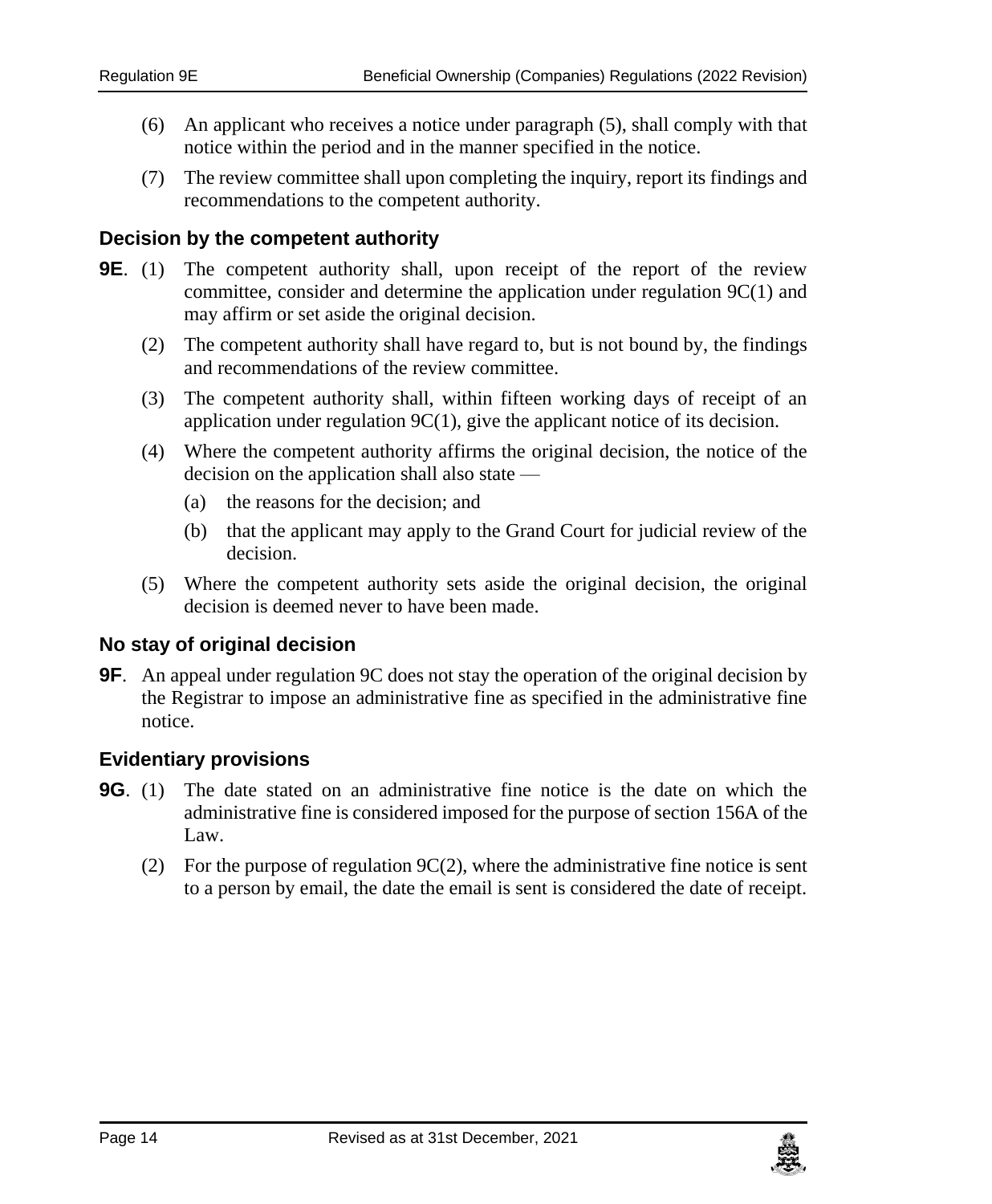# <span id="page-14-0"></span>**PART 4 - INTERPRETATION: HOLDING AN INTEREST IN A COMPANY DIRECTLY OR INDIRECTLY**

### <span id="page-14-1"></span>**10. Application of Part 4**

- **10**. For the purposes of determining whether a person meets the specified conditions for beneficial ownership under section 247 or 248 of the Law or is a registrable person under section 251 of the Law, this Part specifies the circumstances in which —
	- (a) a person ("V") is to be regarded as directly holding an interest in a company ("company W"); and
	- (b) an interest held by V in company W is to be regarded as held indirectly through a legal entity.

### <span id="page-14-2"></span>**11. Holding an interest in a company directly**

- **11.** (1) V holds an interest in company W directly if
	- (a) V holds shares in company W directly;
	- (b) V holds, directly, voting rights in company W;
	- (c) V holds, directly, the right to appoint or remove any member of the board of directors of company W;
	- (d) V has the right to exercise, or actually exercises, significant influence or control directly over company W; or
	- (e) paragraph (2) is satisfied.
	- (2) This paragraph is satisfied where
		- (a) the trustees of a trust (or the members of a partnership or other entity that, under the law by which it is governed is not a legal person) hold an interest in company W in a way mentioned in regulation  $(1)(a)$  to  $(d)$ ; and
		- (b) V has the right to exercise, or actually exercises, significant influence or control directly over the activities of that trust, partnership or other entity.

### <span id="page-14-3"></span>**12. Holding an interest in a company indirectly through a legal entity**

- **12.** (1) This regulation applies where  $V \rightarrow$ 
	- (a) holds an interest in company W by virtue of indirectly holding shares or a right; and
	- (b) does so by virtue of having a majority stake as described in regulation  $13(3)$  in  $-$ 
		- (i) a legal entity ("L") which holds the shares or right directly; or
		- (ii) a legal entity that is part of a chain of legal entities such as is described in regulation  $13(1)(b)$  or  $(2)(b)$  that includes L.
	- (2) Where this regulation applies, V holds the interest in company  $W -$

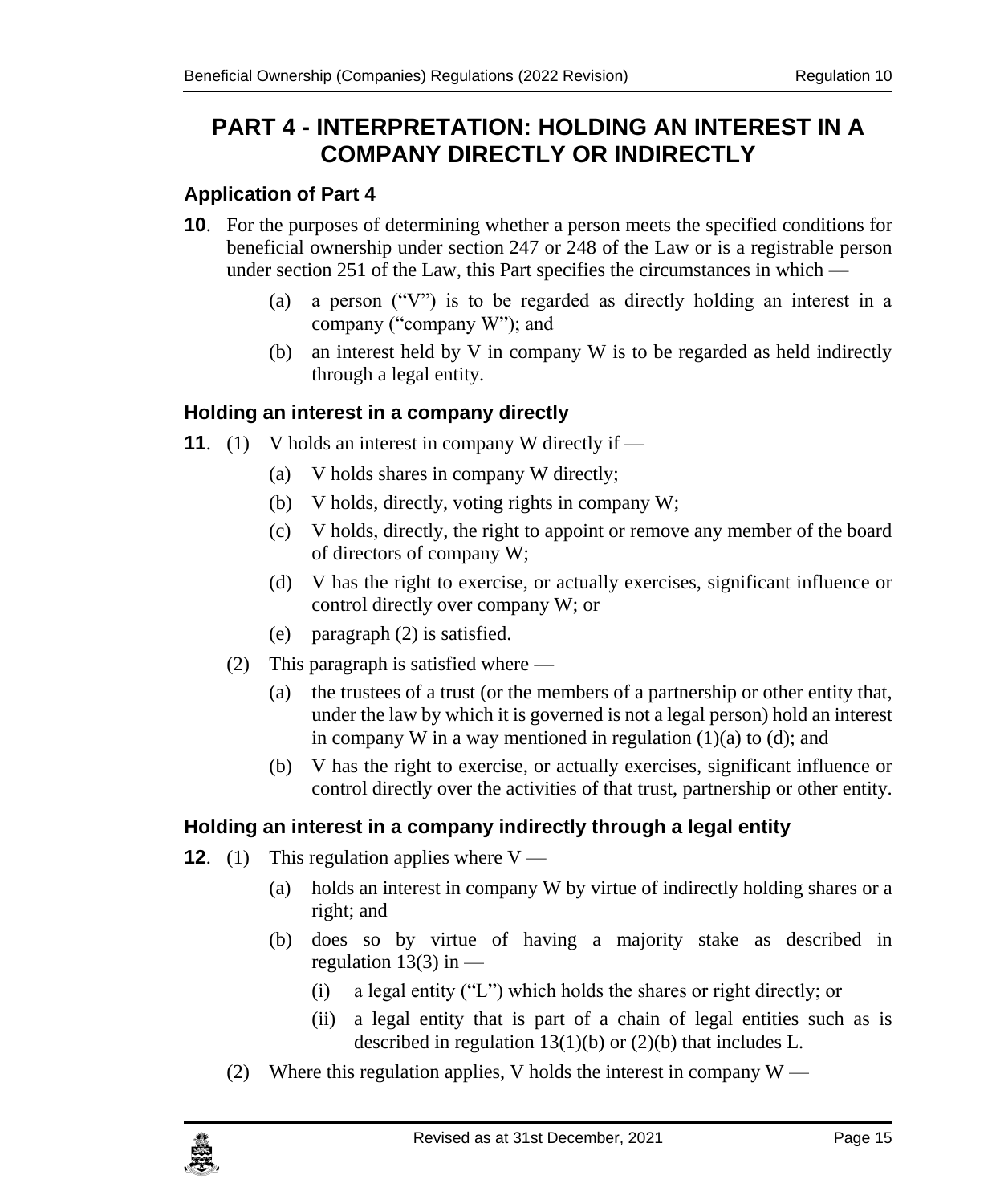- (a) through L; and
- (b) through each other legal entity in the chain mentioned in paragraph  $(1)(b)(ii)$ .

#### <span id="page-15-0"></span>**13. Shares or rights held indirectly**

- **13**. (1) A person holds a share indirectly if the person has a majority stake in a legal entity and that entity —
	- (a) holds the share in question; or
	- (b) is part of a chain of legal entities
		- (i) each of which (other than the last) has a majority stake in the entity immediately below it in the chain; and
		- (ii) the last of which holds the share.
	- (2) A person holds a right indirectly if the person has a majority stake in a legal entity and that entity —
		- (a) holds that right; or
		- (b) is part of a chain of legal entities
			- (i) each of which (other than the last) has a majority stake in the entity immediately below it in the chain; and
			- (ii) the last of which holds that right.
	- (3) For these purposes, A has a majority stake in B if
		- (a) A holds a majority of the voting rights in B;
		- (b) A is a member of B and has the right to appoint or remove a majority of the board of directors of B;
		- (c) A is a member of B and controls alone, pursuant to a joint agreement with other shareholders or members, a majority of the voting rights in B; or
		- (d) A has the right to exercise, or actually exercises, dominant direct influence or control over B.

## <span id="page-15-1"></span>**PART 5 - INTERPRETATION OF MISCELLANEOUS TERMS AND RULES RESPECTING THE HOLDING OF SHARES AND RIGHTS AND RESPECTING LIMITED PARTNERS**

#### <span id="page-15-2"></span>**14. Application of Part 5**

**14**. This Part applies for the purposes of determining whether a person meets the specified conditions for beneficial ownership under section 247 or 248 of the Law or holds a relevant interest for the purposes of the provisions respecting restrictions notices under Part XVIIA of the Law.

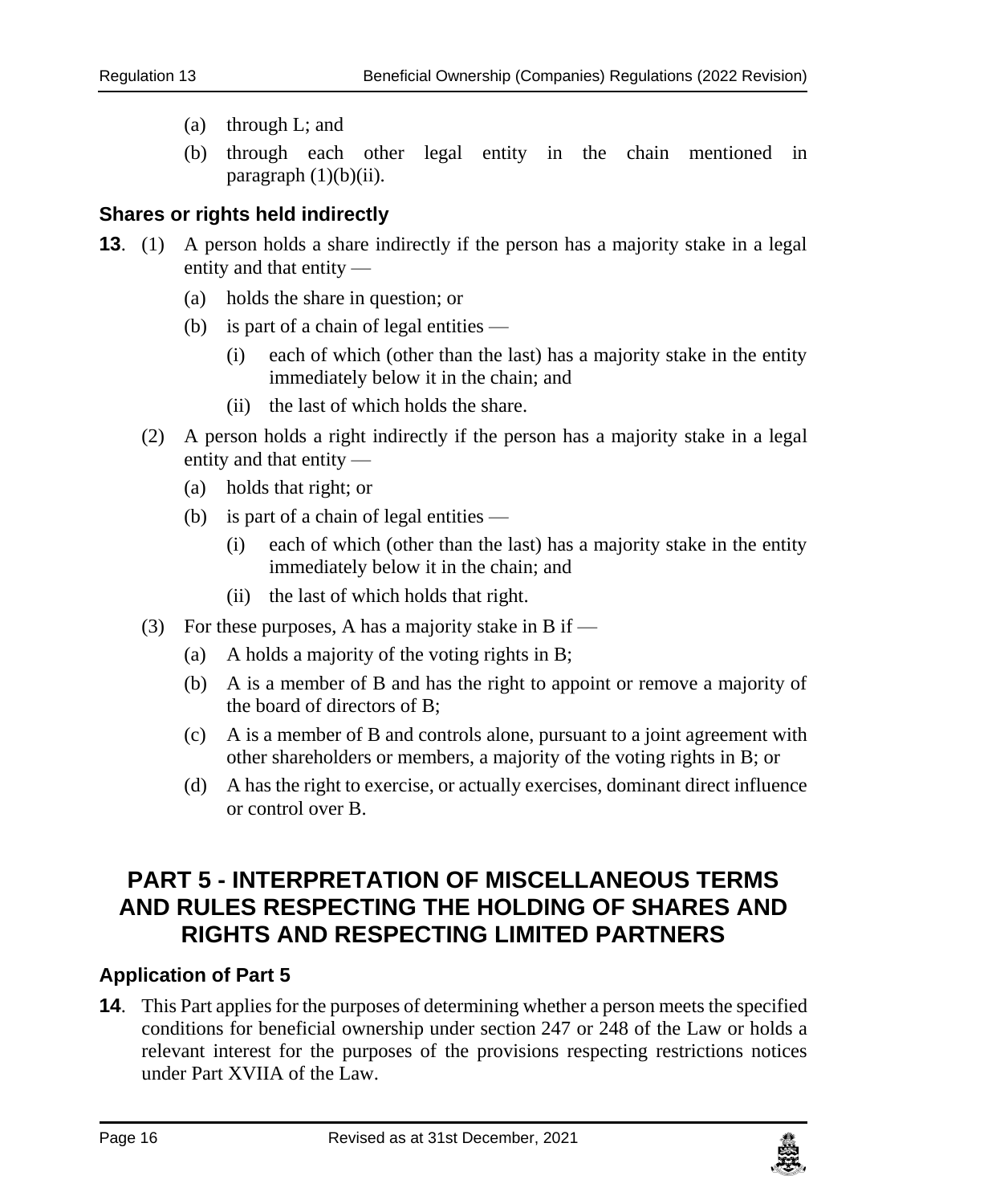#### <span id="page-16-0"></span>**15. Joint interests and arrangements**

- **15**. (1) If two or more persons each hold a share or right jointly, each of them is treated as holding that share or right.
	- (2) If shares or rights held by a person and shares or rights held by another person are the subject of a joint arrangement between those persons, each of them is treated as holding the combined shares or rights of both of them.

#### <span id="page-16-1"></span>**16. Calculating shareholdings**

- **16.** (1) In relation to a company that has share capital, a reference to holding "25% or more" in that entity is to holding shares comprised in the issued share capital of that entity having a paid-up value (including both as to nominal value and share premium) which is (in aggregate) 25% or more of the aggregate paid up value (including both as to nominal value and share premium) of the issued share capital of that entity.
	- (2) In relation to a legal entity that does not have a share capital
		- (a) a reference to holding shares in that entity is to holding a right to share in the capital or, as the case may be, profits of that entity;
		- (b) a reference to holding "25% or more of the shares" in that entity is to holding a right or rights to share in more than 25% of the capital or, as the case may be, profits of that entity.

#### <span id="page-16-2"></span>**17. Voting rights**

- **17.** (1) A reference to the voting rights in a legal entity is to the rights conferred on shareholders in respect of their shares (or, in the case of an entity not having a share capital, on members) to vote at general meetings of the entity on all or substantially all matters.
	- (2) In relation to a legal entity that does not have general meetings at which matters are decided by the exercise of voting rights, a reference to exercising voting rights in the entity shall be read as a reference to exercising rights in relation to the entity that are equivalent to those of a person entitled to exercise voting rights in a company.

#### <span id="page-16-3"></span>**18. Voting rights in a legal entity**

**18**. In applying this Part, the voting rights in a legal entity shall be reduced by any rights held by the entity itself.

#### <span id="page-16-4"></span>**19. Rights to appoint or remove members of the board**

**19**. A reference to the right to appoint or remove a majority of the board of directors of a legal entity is to the right to appoint or remove directors holding a majority of the voting rights at meetings of the board on all or substantially all matters.

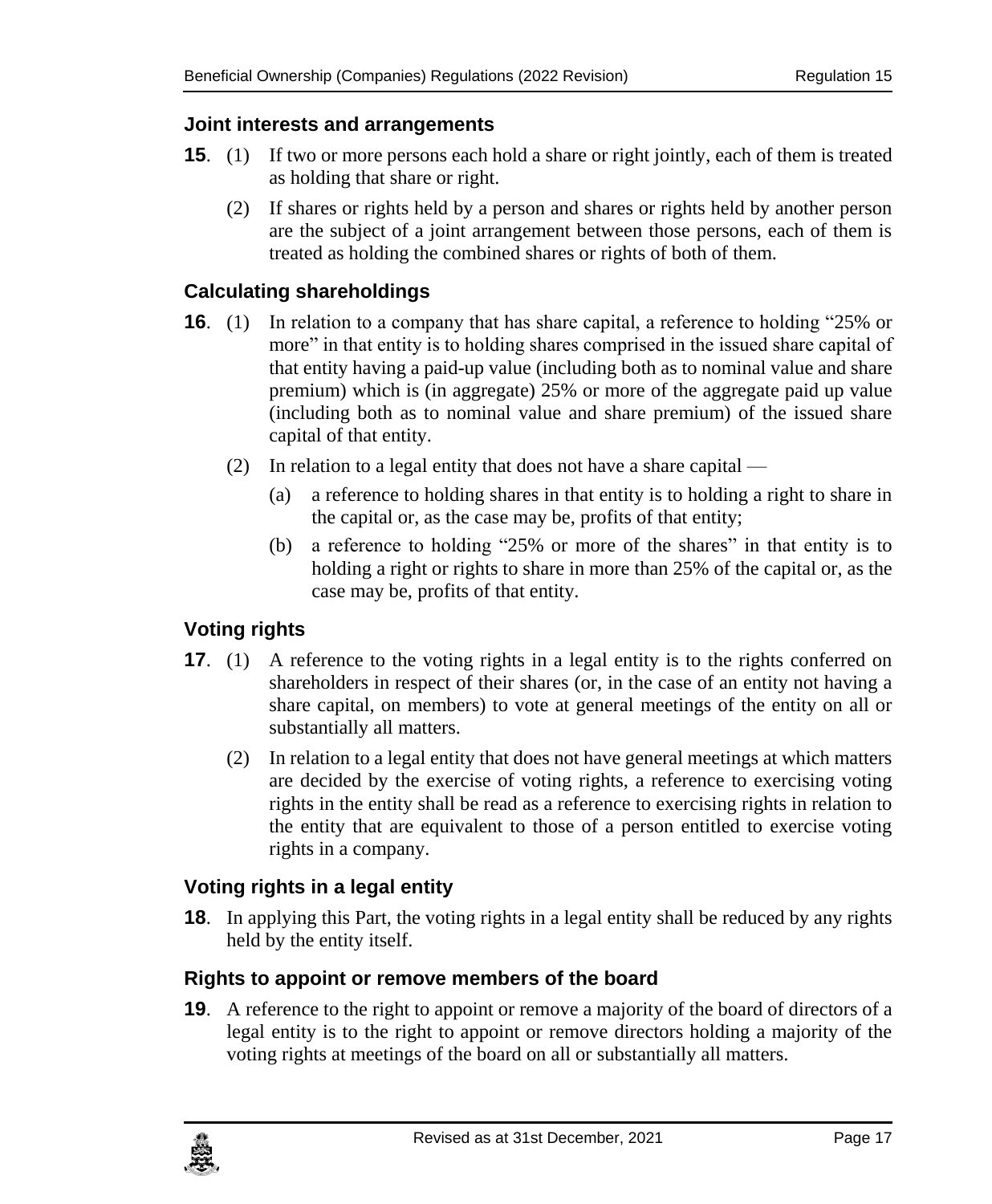#### <span id="page-17-0"></span>**20. References to Board of Directors**

**20**. References to a board of directors, in the case of an entity that does not have such a board, shall be read as references to the equivalent management body of that entity.

#### <span id="page-17-1"></span>**21. Rights treated as held by person who controls their exercise**

- **21**. (1) Where a person controls a right, the right is to be treated for the purposes of these Regulations as held by that person (and not by the person who in fact holds the right, unless that person also controls it).
	- (2) Where a relevant interest is treated under this regulation as held by a person other than the person who in fact holds the interest, both the holder and the other person shall be regarded as having the relevant interest.
	- (3) A person controls a right if, by virtue of any arrangement between that person and others, the right is exercisable only —
		- (a) by that person;
		- (b) in accordance with that person's directions or instructions; or
		- (c) with that person's consent or concurrence.

#### <span id="page-17-2"></span>**22. Rights exercisable only in certain circumstances etc.**

- **22.** (1) Rights that are exercisable only in certain circumstances shall be taken into account only —
	- (a) when the circumstances have arisen, and for so long as they continue to subsist; or
	- (b) when the circumstances are within the control of the person having the rights.
	- (2) Notwithstanding paragraph (1), rights that are exercisable by an administrator or by creditors while a legal entity is in insolvency proceedings shall not be taken into account even while the entity is in those proceedings.
	- (3) Rights that are normally exercisable but are temporarily incapable of exercise shall continue to be taken into account.

#### <span id="page-17-3"></span>**23. Rights attached to shares held by way of security**

- **23**. Rights attached to shares held by way of security provided by a person shall be treated as held by that person —
	- (a) where apart from the right to exercise them for the purpose of preserving the value of the security, or of realising it, the rights are exercisable only in accordance with that person's instructions; and
	- (b) where the shares are held in connection with the granting of loans as part of normal business activities and apart from the right to exercise them for

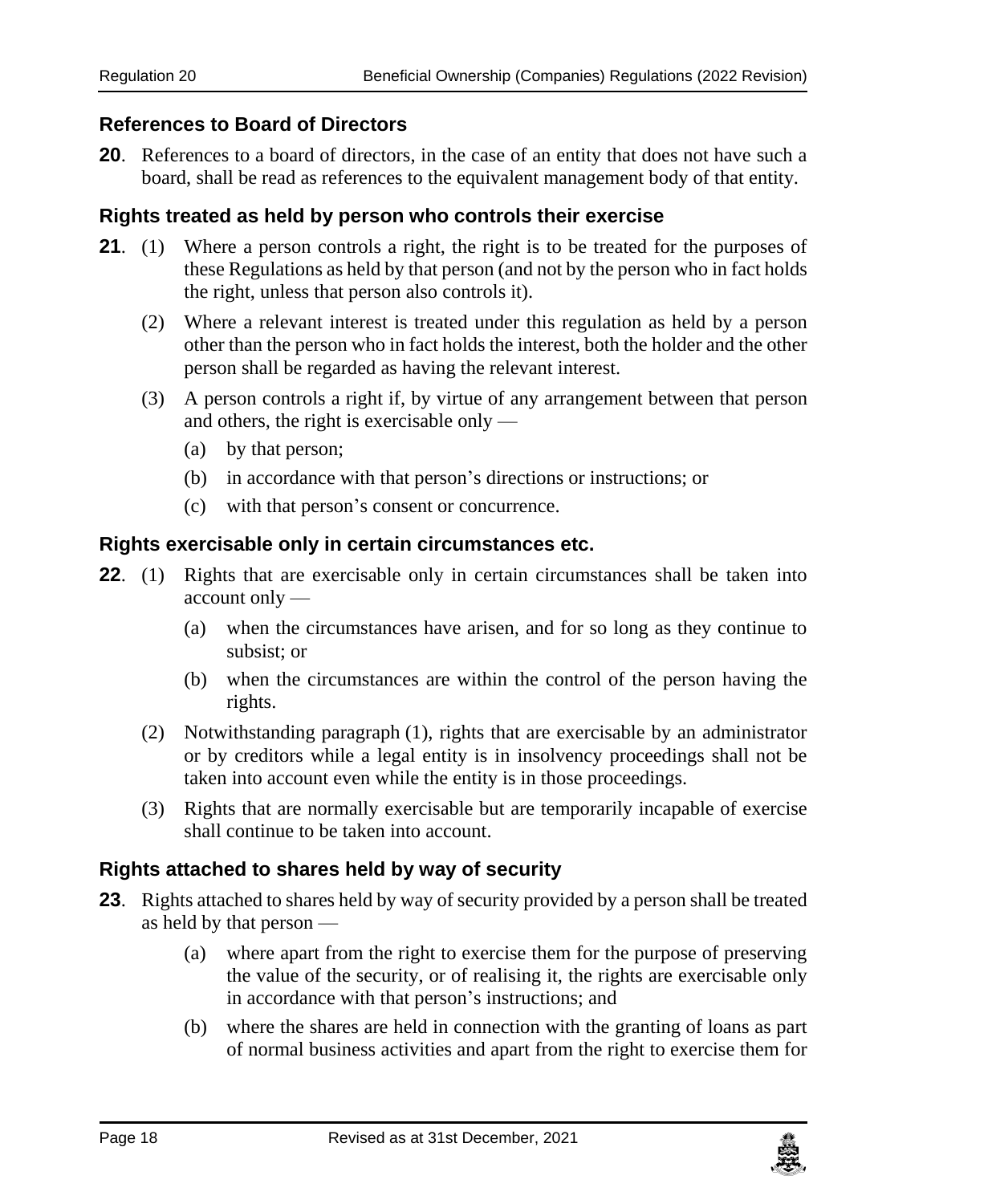the purpose of preserving the value of the security, or of realising it, the rights are exercisable only in that person's interests.

#### <span id="page-18-0"></span>**24. Certain limited partners**

- **24.** (1) An individual or a legal entity does not meet the specified conditions for being a beneficial owner or a relevant legal entity in relation to a company by virtue only of being a limited partner.
	- (2) An individual or a legal entity does not meet the specified conditions in section 247(3) of the Law in relation to a company (or to the extent they may otherwise apply to such legal entity by virtue of section 248(3) of the Law) by virtue only of, directly or indirectly —
		- (a) holding shares; or
		- (b) holding a right,

in or in relation to a limited partner which (in its capacity as such) would meet the condition if it were an individual.

(3) Paragraphs (1) and (2) do not apply for the purposes of determining under section 247(5) of the Law (to the extent such section would apply to such legal entity by virtue of section 248(3) of the Law) whether the members of a partnership or other entity meet the conditions in section 247(3) or (4) of the Law (to the extent such section would apply to such legal entity by virtue of section 248(3) of the Law) in their capacity as such.



*.*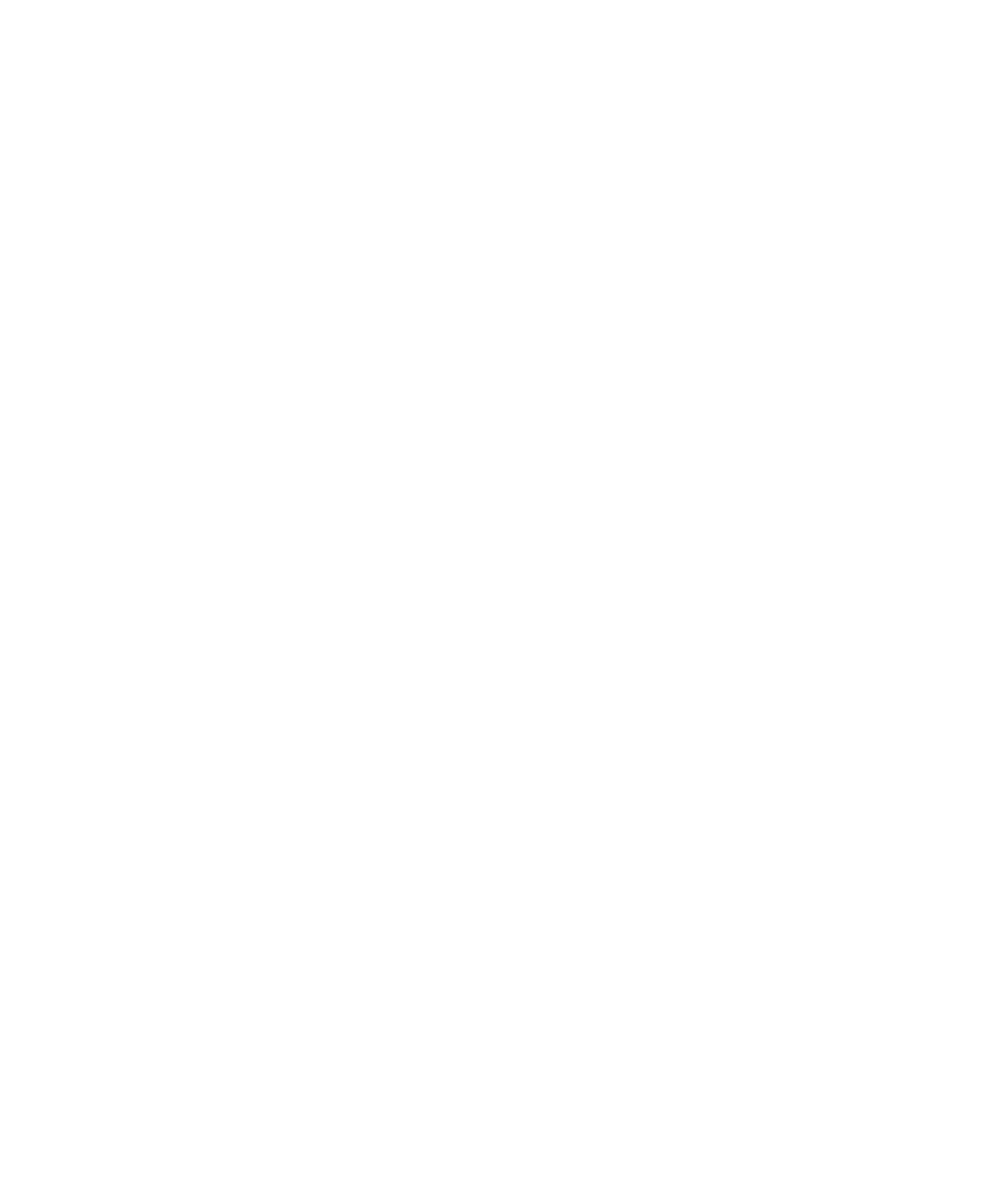# <span id="page-20-0"></span>**SCHEDULE**

*(regulation 9C(2))*

### <span id="page-20-1"></span>**APPLICATION FOR AN APPEAL TO THE COMPETENT AUTHORITY**

To: The competent authority At: $\frac{1}{2}$ 

(*The physical address of the competent authority*)

OR

If the competent authority accepts the sending of an application under regulation 9C at a particular email address:

\_\_\_\_\_\_\_\_\_\_\_\_\_\_\_\_\_\_\_\_\_\_\_\_\_\_\_\_\_\_\_\_\_\_\_\_\_\_\_\_\_\_\_\_\_\_\_\_\_\_\_\_\_\_\_\_\_\_\_\_\_\_\_\_\_\_\_\_\_\_\_\_ (*The email address of the competent authority*)

TAKE NOTICE that, under regulation 9C, the following person applies to the competent authority to appeal against the decision of the Registrar to impose the administrative fine by administrative fine notice received by the person on:

\_\_\_\_\_\_\_\_\_\_\_\_\_\_\_\_\_\_\_\_\_\_\_\_\_\_\_\_\_\_\_\_\_\_\_\_\_\_\_\_\_\_\_\_\_\_\_\_\_\_\_\_\_\_\_\_\_\_\_\_\_\_\_\_\_\_\_\_\_\_\_\_

(*Here insert date the notice was received and, if two or more administrative fine notices were given on that day. Identify the fine(s) in the administrative fine notice(s) which are the subject of the appeal.*)

Applicant's full name:\_\_\_\_\_\_\_\_\_\_\_\_\_\_\_\_\_\_\_\_\_\_\_\_\_\_\_\_\_\_\_\_\_\_\_\_\_\_\_\_\_\_\_\_\_\_\_\_\_\_\_\_\_\_

The applicant's physical address is:

The applicant's email address for notices from the competent authority to the person is: \_\_\_\_\_\_\_\_\_\_\_\_\_\_\_\_\_\_\_\_\_\_\_\_\_\_\_\_\_\_\_\_\_\_\_\_\_\_\_\_\_\_\_\_\_\_\_\_\_\_\_\_\_\_\_\_\_\_\_\_\_\_\_\_\_\_\_\_\_\_\_\_

\_\_\_\_\_\_\_\_\_\_\_\_\_\_\_\_\_\_\_\_\_\_\_\_\_\_\_\_\_\_\_\_\_\_\_\_\_\_\_\_\_\_\_\_\_\_\_\_\_\_\_\_\_\_\_\_\_\_\_\_\_\_\_\_\_\_\_\_\_\_\_\_

\_\_\_\_\_\_\_\_\_\_\_\_\_\_\_\_\_\_\_\_\_\_\_\_\_\_\_\_\_\_\_\_\_\_\_\_\_\_\_\_\_\_\_\_\_\_\_\_\_\_\_\_\_\_\_\_\_\_\_\_\_\_\_\_\_\_\_\_\_\_\_\_ \_\_\_\_\_\_\_\_\_\_\_\_\_\_\_\_\_\_\_\_\_\_\_\_\_\_\_\_\_\_\_\_\_\_\_\_\_\_\_\_\_\_\_\_\_\_\_\_\_\_\_\_\_\_\_\_\_\_\_\_\_\_\_\_\_\_\_\_\_\_\_\_

\_\_\_\_\_\_\_\_\_\_\_\_\_\_\_\_\_\_\_\_\_\_\_\_\_\_\_\_\_\_\_\_\_\_\_\_\_\_\_\_\_\_\_\_\_\_\_\_\_\_\_\_\_\_\_\_\_\_\_\_\_\_\_\_\_\_\_\_\_\_\_\_

Particulars about the application are as follows:

The relevant prescribed provision set out in the administrative fine notice is:

The grounds of appeal on which the person relies are:

The facts and circumstances that the person relies on for the grounds are:

\_\_\_\_\_\_\_\_\_\_\_\_\_\_\_\_\_\_\_\_\_\_\_\_\_\_\_\_\_\_\_\_\_\_\_\_\_\_\_\_\_\_\_\_\_\_\_\_\_\_\_\_\_\_\_\_\_\_\_\_\_\_\_\_\_\_\_\_\_\_\_\_ (*Here insert the facts and circumstances relied on, including those contended to be* 

\_\_\_\_\_\_\_\_\_\_\_\_\_\_\_\_\_\_\_\_\_\_\_\_\_\_\_\_\_\_\_\_\_\_\_\_\_\_\_\_\_\_\_\_\_\_\_\_\_\_\_\_\_\_\_\_\_\_\_\_\_\_\_\_\_\_\_\_\_\_\_\_ \_\_\_\_\_\_\_\_\_\_\_\_\_\_\_\_\_\_\_\_\_\_\_\_\_\_\_\_\_\_\_\_\_\_\_\_\_\_\_\_\_\_\_\_\_\_\_\_\_\_\_\_\_\_\_\_\_\_\_\_\_\_\_\_\_\_\_\_\_\_\_\_

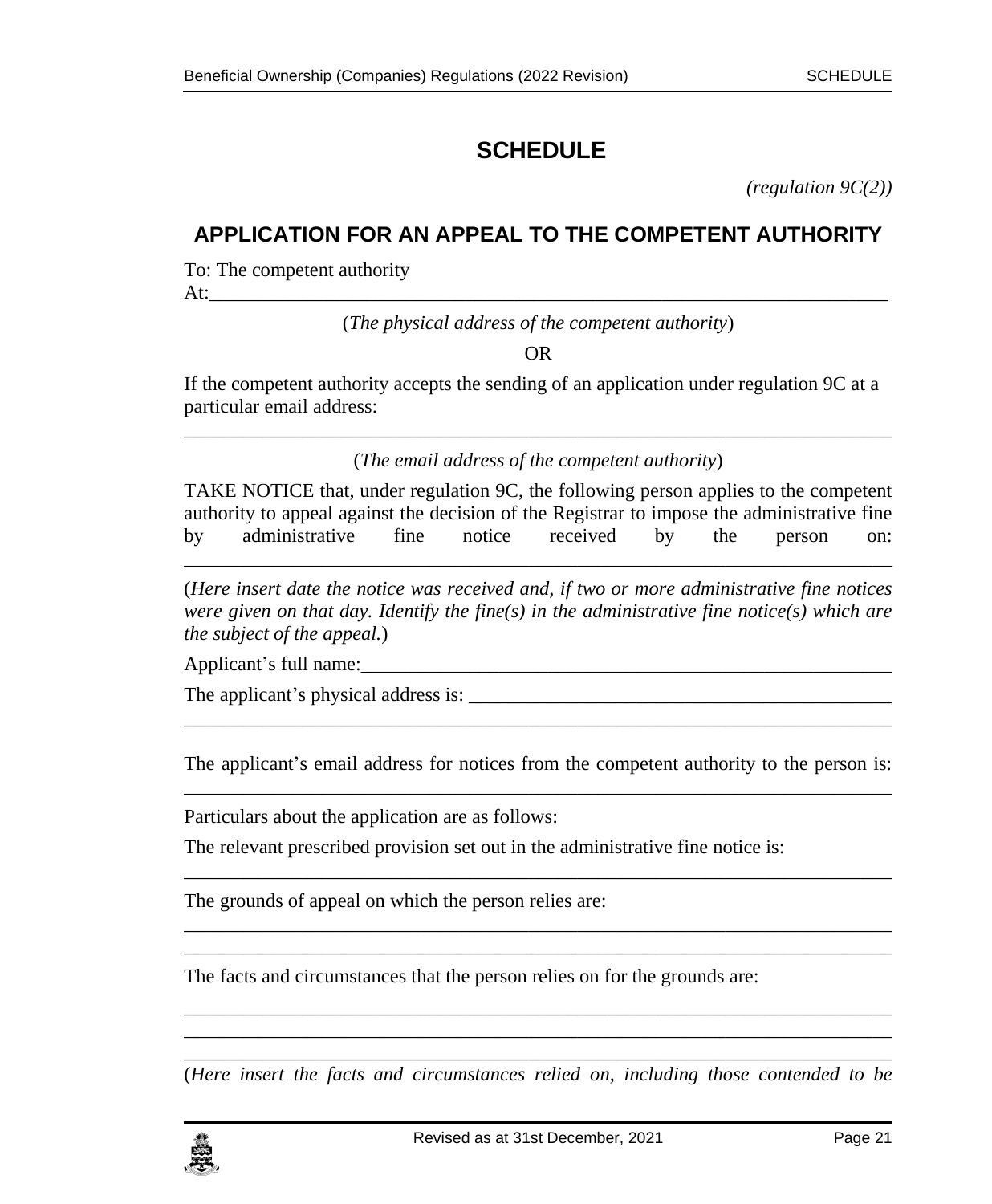*different from those set out in the relevant administrative fine notice and any relevant surrounding circumstances.*)

Dated \_\_\_\_\_\_\_\_\_\_\_\_\_\_\_\_\_\_\_\_\_\_, 20\_\_\_\_\_.

Signed on behalf of the applicant

\_\_\_\_\_\_\_\_\_\_\_\_\_\_\_\_\_\_\_\_\_\_\_\_\_\_\_\_\_\_\_\_\_\_\_\_\_\_\_\_\_\_\_\_\_\_\_\_\_\_\_\_\_\_ Position with the applicant (If the applicant is not an individual)

\_\_\_\_\_\_\_\_\_\_\_\_\_\_\_\_\_\_\_\_\_\_\_\_\_\_\_\_\_\_\_\_\_\_\_\_\_\_\_\_\_\_\_\_\_\_\_\_\_\_\_\_\_\_

**Publication in consolidated and revised form authorised by the Cabinet this 11th day of January, 2022.**

> **Kim Bullings** *Clerk of the Cabinet.*